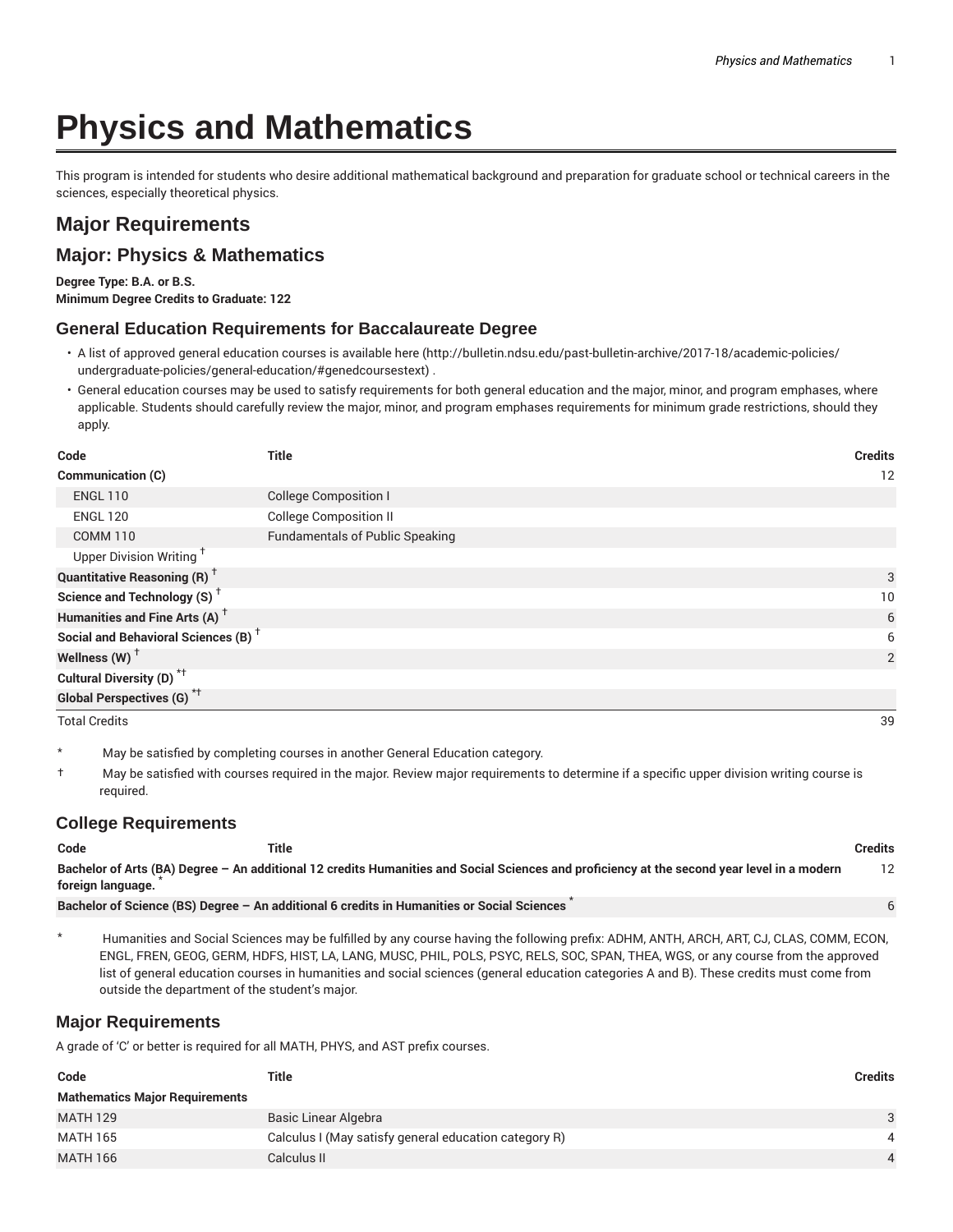| <b>MATH 265</b>                                               | Calculus III                                                                                           | 4                         |
|---------------------------------------------------------------|--------------------------------------------------------------------------------------------------------|---------------------------|
| <b>MATH 266</b>                                               | Introduction to Differential Equations                                                                 | 3                         |
| <b>MATH 270</b>                                               | Introduction to Abstract Mathematics                                                                   | 3                         |
| <b>MATH 329</b>                                               | Intermediate Linear Algebra                                                                            | 3                         |
| <b>MATH 346</b>                                               | Metric Space Topology                                                                                  | 3                         |
| Select any two of the following:                              |                                                                                                        | 6                         |
| <b>MATH 420</b>                                               | Abstract Algebra I                                                                                     |                           |
| <b>MATH 450</b>                                               | Real Analysis I                                                                                        |                           |
| <b>MATH 452</b>                                               | <b>Complex Analysis</b>                                                                                |                           |
| <b>MATH 483</b>                                               | <b>Partial Differential Equations</b>                                                                  |                           |
| <b>MATH 491</b>                                               | Seminar                                                                                                | 2                         |
| <b>Physics Major Requirements</b>                             |                                                                                                        |                           |
| <b>PHYS 171</b>                                               | Introductory Projects in Physics                                                                       | 1                         |
| <b>PHYS 251</b>                                               |                                                                                                        | 5                         |
| & 251L                                                        | University Physics I<br>and University Physics I Laboratory (May satisfy general education category S) |                           |
| <b>PHYS 251R</b>                                              | <b>University Physics I Recitation</b>                                                                 | 1                         |
| <b>PHYS 252</b>                                               | <b>University Physics II</b>                                                                           | $\sqrt{5}$                |
| & 252L                                                        | and University Physics II Laboratory (May satisfy general education category S)                        |                           |
| <b>PHYS 252R</b>                                              | University Physics II Recitation                                                                       | 1                         |
| <b>PHYS 350</b>                                               | <b>Modern Physics</b>                                                                                  | $\ensuremath{\mathsf{3}}$ |
| <b>PHYS 355</b>                                               | Classical Mechanics (or PHY 330: Intermediate Mechanics at MSUM)                                       | 3                         |
| <b>PHYS 360</b>                                               | Modern Physics II                                                                                      | $\ensuremath{\mathsf{3}}$ |
| <b>PHYS 361</b>                                               | Electromagnetic Theory (or PHY 370: Electromagnetic Theory at MSUM)                                    | 3                         |
| <b>PHYS 370</b>                                               | Introduction to Computational Physics                                                                  | 3                         |
| <b>PHYS 462</b>                                               | <b>Thermal and Statistical Physics</b>                                                                 | 3                         |
| <b>PHYS 485</b>                                               | <b>Quantum Mechanics I</b>                                                                             | 3                         |
| <b>PHYS 486</b>                                               | <b>Quantum Mechanics II</b>                                                                            | 3                         |
| <b>PHYS 489</b>                                               | Senior Project II                                                                                      | 3                         |
| Physics Electives: Select 3 of the following:                 |                                                                                                        | 9                         |
| <b>PHYS 215</b>                                               | Research For Undergraduates                                                                            |                           |
| <b>PHYS 411</b>                                               | <b>Optics for Scientists &amp; Engineers</b>                                                           |                           |
| <b>PHYS 413</b>                                               | Lasers for Scientists and Engineers                                                                    |                           |
| <b>PHYS 415</b>                                               | <b>Elements of Photonics</b>                                                                           |                           |
| <b>PHYS 481</b>                                               | <b>Condensed Matter Physics</b>                                                                        |                           |
| <b>MSUM AST</b>                                               | Astronomy courses (300/400-level) with departmental pemission                                          |                           |
| <b>Related Required Courses</b>                               |                                                                                                        |                           |
| Computer Science:                                             |                                                                                                        |                           |
| <b>CSCI 160</b>                                               | Computer Science I                                                                                     | 4                         |
| Chemistry: Select one of the following (150/160 recommended): |                                                                                                        | 4                         |
| <b>CHEM 150</b>                                               | Principles of Chemistry I                                                                              |                           |
| & CHEM 160                                                    | and Principles of Chemistry Laboratory I                                                               |                           |
| <b>CHEM 121</b><br>& 121L                                     | General Chemistry I<br>and General Chemistry I Laboratory                                              |                           |
| Select one of the following (151/161 recommended):            |                                                                                                        | $\overline{4}$            |
| <b>CHEM 151</b>                                               | Principles of Chemistry II                                                                             |                           |
| & CHEM 161                                                    | and Principles of Chemistry Laboratory II                                                              |                           |
| <b>CHEM 122</b>                                               | <b>General Chemistry II</b>                                                                            |                           |
| & 122L                                                        | and General Chemistry II Laboratory                                                                    |                           |
| <b>Total Credits</b>                                          |                                                                                                        | 96                        |

## **Program Notes**

• Except for courses offered only as pass/fail grading, no course may be taken Pass/Fail.